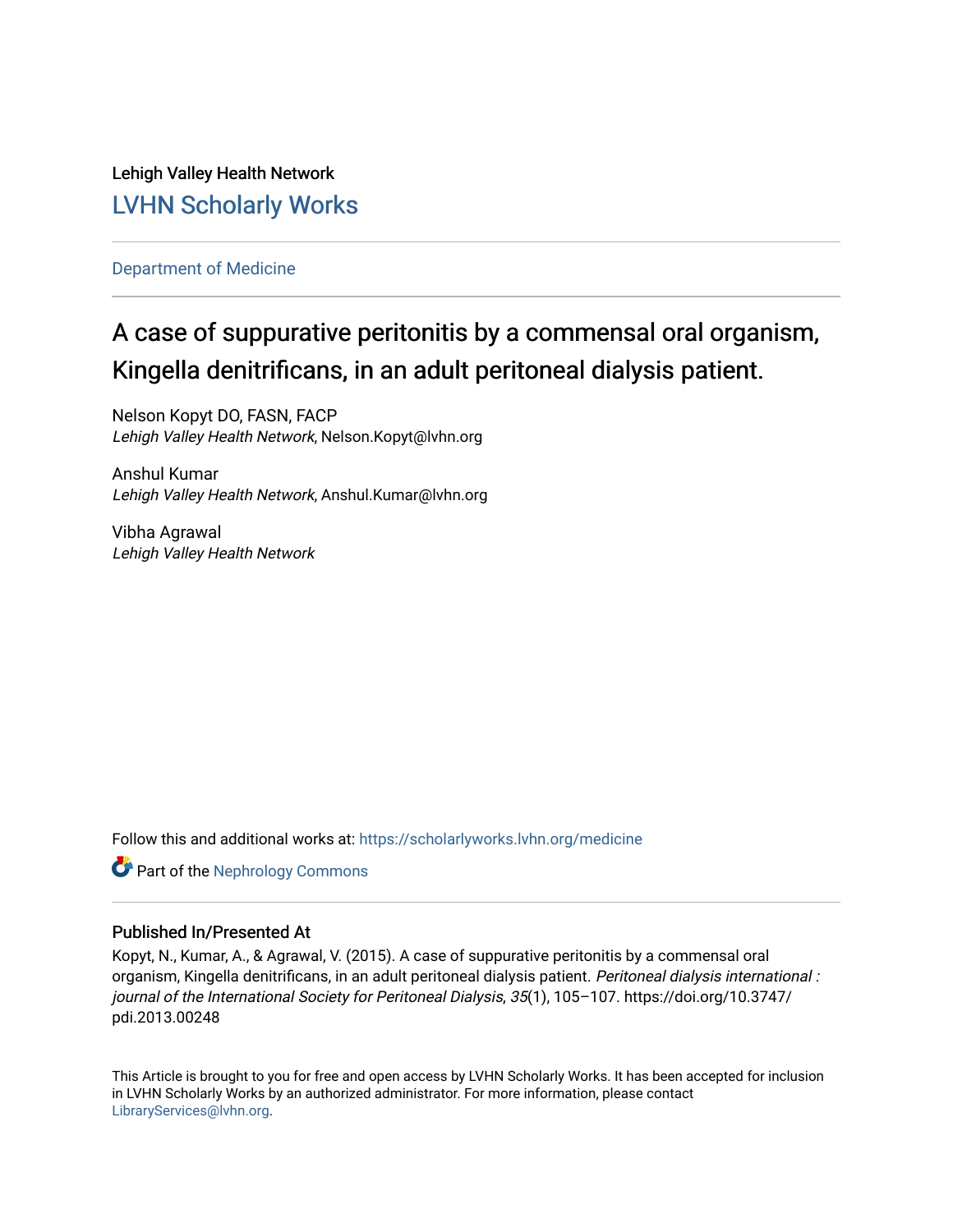## A Case of Suppurative Peritonitis by a Commensal Oral Organism, *Kingella denitrificans*, in an Adult Peritoneal Dialysis Patient

#### CASE REPORT

A 57-year-old female with end-stage kidney disease secondary to autosomal dominant polycystic kidney disease is admitted with a 3-day history of worsening abdominal pain. She has been on peritoneal dialysis (PD) therapy with the same catheter for the last 7 years with no previous episodes of peritonitis. She relates no prior history of similar abdominal pain. Past medical history is negative for diverticulitis or previous abdominal surgery and there was no indication for previous antibiotic prophylaxis. She uses a cycler for PD with 6 L of 2.5 % delfrex solution as 3 exchanges through the night and 2, 2-L manual exchanges in the afternoon with 2.5% delfrex solution. The PD exchanges were clear at the time of onset of her abdominal pain with good flow and no fibrin noted. She developed worsening abdominal pain despite therapy with tramadol causing her to present to the emergency room (ER). At the time of arrival in the ER, the PD bag from home was noted to be slightly cloudy but without fibrin or blood. A CAT scan of her abdomen was read as demonstrating a partial small bowel obstruction. There was no evidence of diverticulitis. Surgery consult felt that the patient had an ileus and recommended keeping her "nothing by mouth" (NPO) and with continuous nasogastric (NG) tube suction. The admitting white blood cell count (WBC) was 4.3 thousand/cmm and no shift. The chemistries were appropriate for a PD patient with normal potassium, acid base status, and liver function tests. After pan cultures were obtained, the ER physician initiated therapy with intravenous vancomycin and cefepime. Nephrology was then consulted. She was continued on continuous ambulatory PD (CAPD) while in the hospital with 5 manual exchanges performed utilizing 1.5% delfrex solution, 2.5 L per exchange. No intraperitoneal therapy was initiated at this time because she received parenteral therapy already in the ER. Peritoneal fluid analysis obtained from her first exchange after admission demonstrated 333 white cells, with 89% neutrophils and negative Gram stain. It was noted subsequently that the PD fluid became progressively cloudier with fibrin over the first 24 hours. Heparin could not be added into the PD fluid because of the history of heparin-induced thrombocytopenia (HIT). The PD exchange frequency was increased to 6 times per day. She remained afebrile with diffuse abdominal pain. The broth culture was subsequently positive for gram-negative *diplococci*  on the Gram stain and was inoculated on chocolate agar media. Biochemical analysis of the chocolate agar colony revealed the colony to be positive for glucose, nitrate, and proline p-nitroanilide. It was negative for urea and the organism was identified as *Kingella dentifrices*. Infectious disease had been consulted when the broth culture was noted to be positive. The ileus improved with conservative therapy. Antibiotics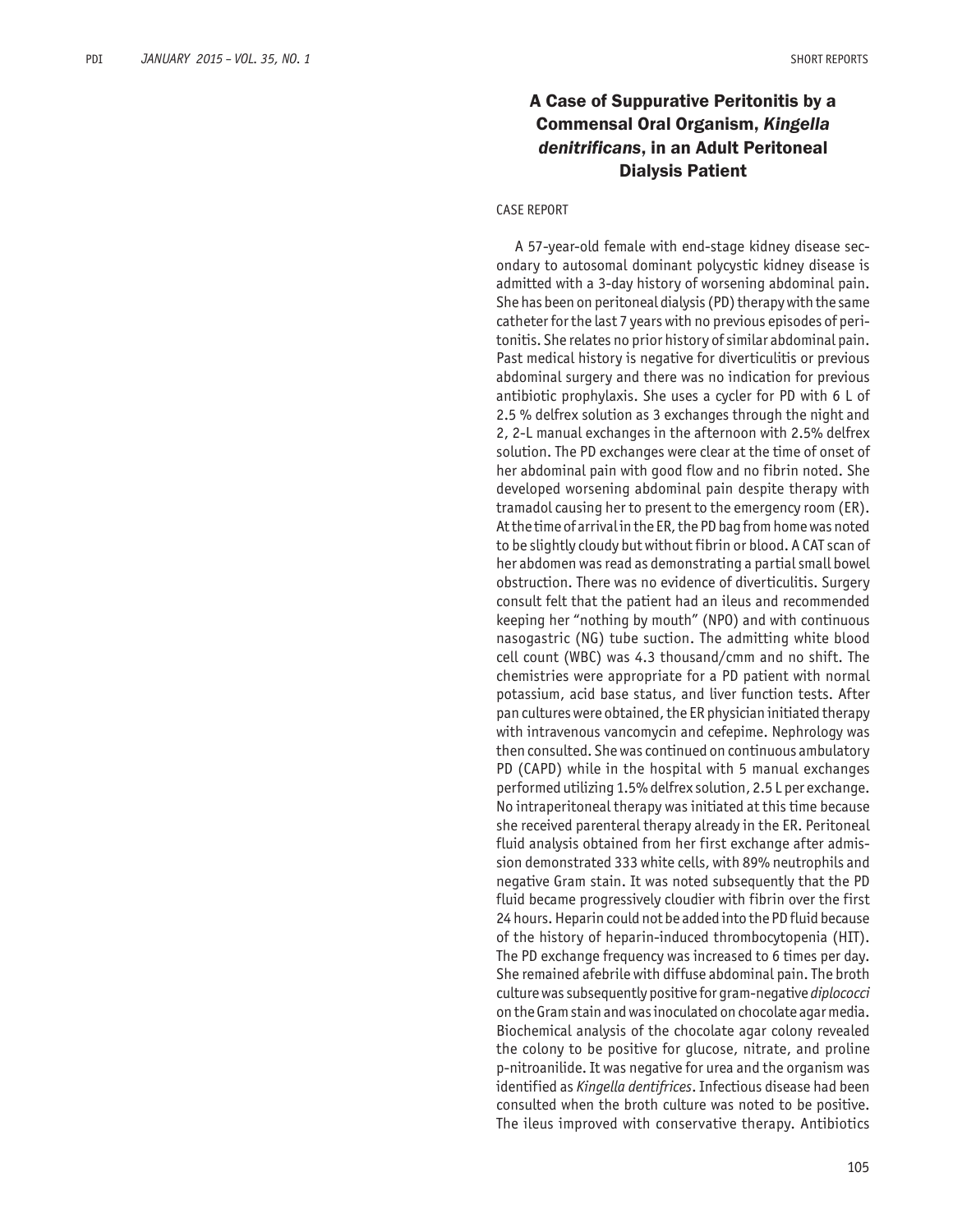were narrowed to Ceftriaxone 2 grams intravenously daily as per infectious disease. Repeat PD fluid analysis after 4 days of antibiotics showed an increase in white cells to 1,380, with 47% neutrophils and on inspection the fluid was noted to be cloudier. The patient's abdominal pain continued to worsen progressively. After discussion with the infectious disease team, it was felt that the catheter should be removed due to worsening symptoms despite appropriate antibiotic therapy. She subsequently had her PD catheter removed and was transitioned to intermittent hemodialysis with a tunneled right IJ catheter. Peritoneal dialysis catheter cultures were negative with no evidence of any biofilm. On further questioning, after the peritonitis was identified to be secondary to *Kingella*, the patient did note a dry hacking cough for a month prior to admission. She felt this was related to valsartan as it improved after discontinuation of the medication. She also mentioned there were several occasions over last month that she performed her PD exchanges without a facemask while she had the cough. She also denied any recent dental procedures. Peritoneal dialysis catheter cultures subsequently came back negative. After completing 2 weeks of intravenous ceftriaxone, she was changed to oral ciprofloxacin 500 mg daily as per infectious disease and recommended to complete 4 more weeks of antibiotics for a total duration of 6 weeks of therapy.

#### CASE REVIEW

We are reporting the first documented case of PD peritonitis due to *Kingella denitrificans* in adults. *Kingella* is a slow-growing, fastidious, aerobic coccoid to medium-sized gram-negative rod. It belongs to the family *Neisseriaceae*, which also includes the genera *Neisseria, Moraxella, Acinetobacter*, and *Oligella*. There are 4 known species: *Kingella kingae, Kingella indologenes, Kingella denitrificans*, and *Kingella oralis*. Of these, *Kingella kingae* has been found to be the most common human pathogen. *Kingella kingae* and *Kingella denitrificans* are oxidase-positive non-motile organisms that are hemolytic when grown on blood agar. Type 4 pili are adherence factors, which are important as virulence determinants in bacteria related to *Kingella spp*. These pili are composed of pilin subunits with N-methylphenylalanine as the first residue of the mature protein, a highly conserved amino terminus, and a disulfide bridge near the carboxy terminus (1).

*Kingella denitrificans* is one of several species which are colistin-resistant and may be routinely isolated on selective medium for *N. gonorrhoeae*. Colonies of *K. denitrificans* are usually glistening and smooth in consistency (2). Although cells of *K. denitrificans* are coccobacilli, the cell morphology of some isolates may appear to be diplococci and very similar in appearance to *N. gonorrhoeae*. In contrast to *Neisseria spp., K. denitrificans* isolates are catalase- and superoxol-negative. *Neisseria gonorrhoeae* and *K. denitrificans* may, however, be confused because isolates of both species produce acid from glucose in acid production tests and hydroxylprolylaminopeptidase in enzyme substrate tests. Cross-reactions have also been noted with isolates of *K. denitrificans* in coagglutination

serologic tests for the identification of *N. gonorrhoeae* (3). The nitrate test permits differentiation between *N. gonorrhoeae* (nitrate-negative) and *K. denitrificans* (nitrate-positive) (4). *Kingella* is a very slow-growing, fastidious organism.

*Kingella* is a component of the so-called HACEK group (*Haemophilus aphrophilus* and *H. parainfluenzae, Actinobacillus, Cardiobacterium, Eikenella*, and *Kingella*). *Kingella kingae* (previously known as *Moraxella kingae*) was the first named species of a new genus proposed in 1976 by Henriksen and Bøvre (5). In the same year Snell and Lapage (6) proposed the name *Kingella denitrificans* for a group of organisms described by Hollis *et al.* under the designation TM- 1 (7). *Kingella denitrificans* are commensals of the human respiratory tract (7), and they occasionally cause serious infections. The organism may enter the circulation with minor oral trauma such as tooth brushing. *Kingella denitrificans* has been implicated in cases of endocarditis (8–11), bacteremia (8), empyema (11), and corneal ulcers (12), whereas *Kingella kingae* causes bacteremia, septic arthritis, spondylitis and endocarditis (13). They are susceptible to penicillin, ampicillin, and erythromycin.

A review of the literature suggests that there is 1 documented case of *Kingella denitrificans* infection causing peritonitis in a child (14). It was 1 of the microbes isolated from the peritoneal fluid of a 10-year-old child diagnosed with polymicrobial peritonitis following a puncture of dialysis tubing by a pet dog. Canine oral microfloras isolated from this patient on PD were *Kingella denitrificans*, *Actinomycetes* species*, Capnocytophaga cynodegmi* and *Mycoplasma edwardii*. A reported case in the literature of endocarditis from this organism suggests a systemic bacterial origin of the infection. Our patient did not have any other oropharyngeal complaints or lesions. Sub occlusion was not present as with conservative therapy and her ileus resolved with no clinical evidence of a partial obstruction. A review of the literature has not specially mentioned the virulence of the organism, as there are only a few case reports with the organism primarily causing endocarditis. A few of the endocarditis patients required valve replacement surgery, while others were treated medically with intravenous antibiotics alone. A literature review does mention the necessity for a long duration of antibiotic therapy, between 28 – 52 days, depending on the response (15).

The only report of *in vitro* sensitivity of *Kingella* species to antibiotics is contained in a Swedish report of 13 strains of *Kingella kingae* shown to be sensitive to beta lactams, cephalosporins and aminoglycosides; 1 strain was resistant to erythromycin and all were resistant to clindamycin (16). No *in vitro* sensitivity data exist for *Kingella denitrificans* and treatment protocols are based on extrapolation from the findings of *Kingella kingae*. On the basis of the experience of Kahn *et al*. (9), and the recommendations of Geraci and Wilson (17), intravenous ampicillin in a dose of 12 g initial treatment is adequate for endocarditis even though by convention a combination with an aminoglycoside is often used. Cefotaxime may be used for people who are allergic to ampicillin, while those who have cross allergy may benefit from the quinolones (ciprofloxacin). Since there is no documented case of PD peritonitis